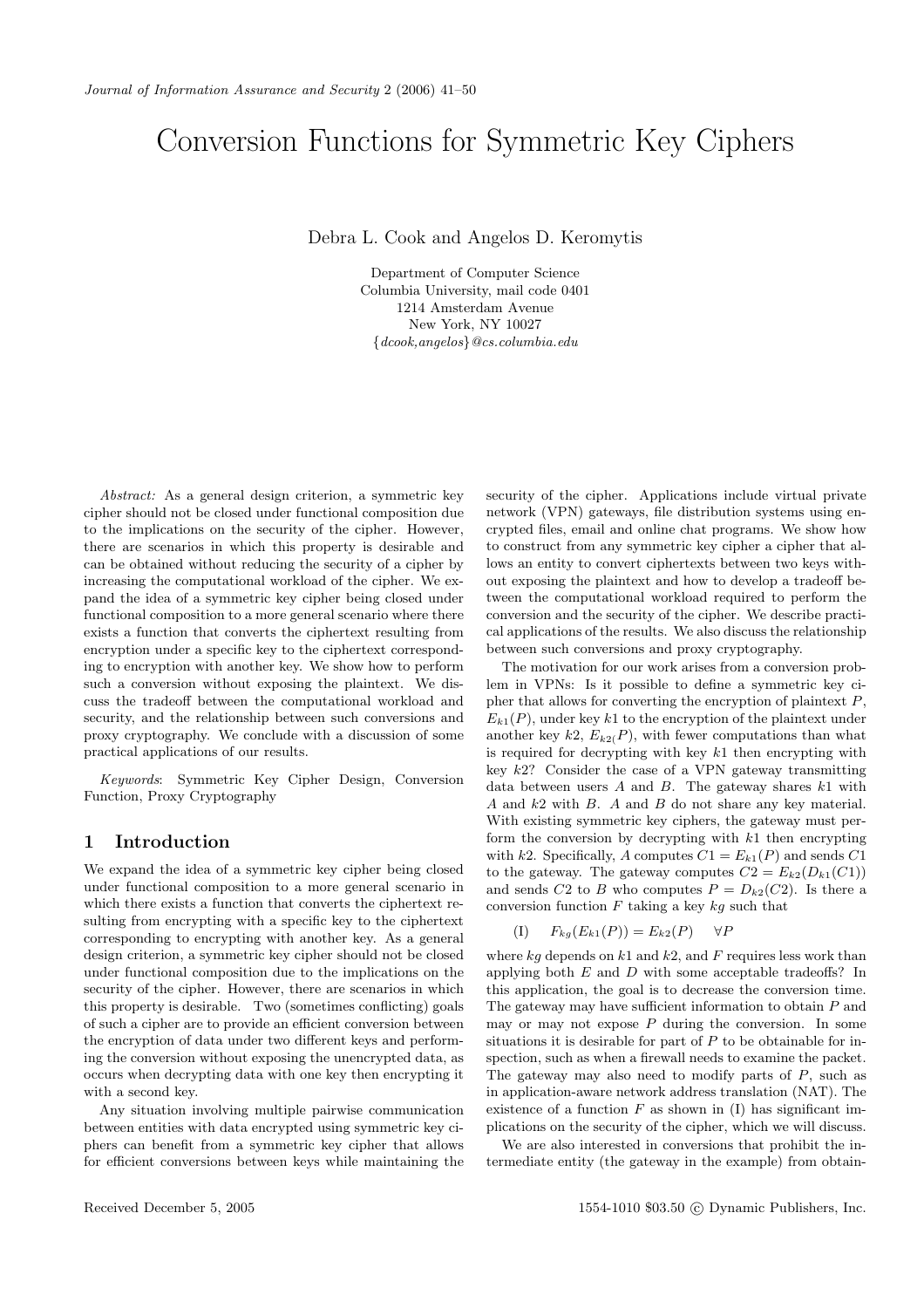ing the ciphertext in situations where there is no need for it to have access to the plaintext. This concept is known as proxy cryptography and is a subset of our general conversion concept. We consider proxy cryptography applied to symmetric key ciphers in order for the conversion to be applicable in situations involving larger quantities of data and faster processing than what can be supported with public key ciphers. Okamoto and Mambo introduced the notion of proxy cryptography [10]. This was further explored by Blaze, et al. in [2]. Prior work on proxy cryptography has almost exclusively been focused on public key ciphers. When considering encryption with public key ciphers, proxy cryptography allows for a public key to be used by a proxy to convert ciphertext received from one party into ciphertext that can be decrypted with another party's private key without the proxy being able to decrypt the data.

The contributions of our work consist of the following analysis regarding conversions. First, we extend the results in [9] concerning the security of a symmetric key cipher that is closed under functional composition to the more general scenario of a symmetric key cipher for which there exists a conversion function. Second, we introduce the concepts of conversion crypto-systems to refer to a symmetric key cipher for which a function exists that performs the conversion of  $E_{k1}(P)$  to  $E_{k2}(P)$  and secure conversion crypto-system to refer to a symmetric key cipher with a conversion function which allows converting between encryptions under different keys without exposing the plaintext. We define two classes of secure conversion crypto-systems, one in which the entity performing the conversion may have sufficient information to obtain the plaintext even though the conversion does not expose the plaintext, and one which is a proxy function in that the entity performing the conversion cannot obtain the plaintext. Third, we show how to construct secure conversion crypto-systems from any existing symmetric key cipher. We show that our conversion crypto-system constructions are optimal in terms of the order of computational work compared to the security of the underlying cipher utilized in the construction, and discuss tradeoffs between the workload and security in terms of the underlying cipher. Finally, we discuss possible applications of conversion and secure conversion crypto-systems.

Paper Organization: In Section 2 we define our notation and introduce the terms for conversion crypto-systems. In Section 3 we provide background information on proxy cryptography. In Section 4 we review the attacks from [9] on symmetric key ciphers which are closed under functional composition. In Section 5 we generalize the attacks from [9] to symmetric key ciphers for which conversion functions exist. In Sections 6 and 7 we present constructions and applications of conversion crypto-systems. Section 8 concludes the paper.

## 2 Conversion Definitions

In this section, we introduce and formally define the terms conversion function, secure conversion function, conversion crypto-system and secure conversion crypto-system for symmetric key ciphers. The following notation is used in our definitions.

- $\bullet$  *P* denotes plaintext.
- $\bullet$  *C* denotes ciphertext.
- $K$  denotes the key space for a symmetric key cipher.
- $|K|$  denotes the size of the key space, K.
- $k, ki$  denote keys. i is any alphanumeric symbol.
- $|k|$  is the length of key k in bits.
- $\bullet$   $E, D$  denote the encryption and decryption functions of a symmetric key cipher  $S$ , respectively. When encryption is applied using a specific key,  $k$ , and plaintext,  $P$ , we write  $E_k(P)$ . When decryption is applied using a specific key, k, and ciphertext, C, we write  $D_k(C)$ . When S is a block cipher, the lengths of  $P$  and  $C$  are the block size.
- $S = (E, D, K)$  is a symmetric key cipher with encryption function  $E$ , decryption function  $D$  and key space  $K$ . This will be abbreviated as  $S$ .
- $Z$  is the set of all permutations on  $b$  bits.
- KZ refers to the set of keys by which to index Z. Viewing Z as an enumerated set, the  $i^{th}$  key in KZ refers to the  $i^{th}$ permutation in Z.
- $G = \{G_{ka}\}\$ is a family of permutations on b bits. A specific permutation in G is indicated by  $G_{ka}$ , where kg is a key used to index into G. KG is the set of all kg values.  $|KG|$  = |G|.  $G_{kq}(X)$  is the result of the permutation  $G_{kq}$  applied to a b bit value X. The inverse of  $G_{kg}$  will be written as  $G_{kg}^{-1}$ . Notice that  $G \subseteq Z$  and  $|KG| \leq |KZ|$ .  $|KG|$  can be thought of as an enumeration of the elements from Z that form G.
- $F^G$  is a function that performs the permutations in G.  $F^G$ is used to indicate the conversion function as defined in the definitions below.  $F_{kg}^{G}(X)$  refers to  $F^{G}$  using key kg and operating on input X. The inverse of  $F^G$  will be written as  $F^{G^{-1}}$ .

We now define (secure) conversion functions, (secure) conversion crypto-systems and related terms.

#### Definition 1: Conversion Function

Given a symmetric key cipher  $S = (E, D, K)$  operating on  $b$  bit inputs, the conversion for  $S$  is the family of permutations  $G = \{G_{kg}\}\$  that converts  $E_{k1}(P)$  to  $E_{k2}(P) \forall P$  for any keys  $k1, k2 \in K$ . Specifically,  $G_{kg}(E_{k1}(P)) = E_{k2}(P) \ \forall \ P$  where  $kg$  is dependent on  $k1$  and  $k2$ . The conversion function for  $S$ is a function  $F^G$  which takes key kg and b bit input X and computes  $G_{kg}(X)$ . There is no restriction on whether the conversion function exposes  $P$  during the conversion and on whether the entity performing the conversion has sufficient information to obtain P.  $F^G$  is invertible because  $G_{kg}$  is a permutation and thus is invertible.  $(E_{k1}(P)) = F_{kg}^{G^{-1}}(E_{k2}(P))$ ∀ P.

 $|KG| \geq |K|$ . If not, then the existence of a kg for every pair of keys  $k1, k2 \in K$  would require at least one kg to map a  $k1$  to more than one  $k2$ . If G is unknown, then the number of values to try to determine KG may be more than  $|K|$  because S may be defined such that the length of the key is less than number of permutations on a b bit block (which is true of symmetric key ciphers in practice). For example, if no information is known about  $G$  other than the fact that  $G$ exists, then any value in  $KZ$  potentially maps to an element of KG. The number of keys to try in order to determine KG is relevant when trying to attack a cipher for which a conversion function exists.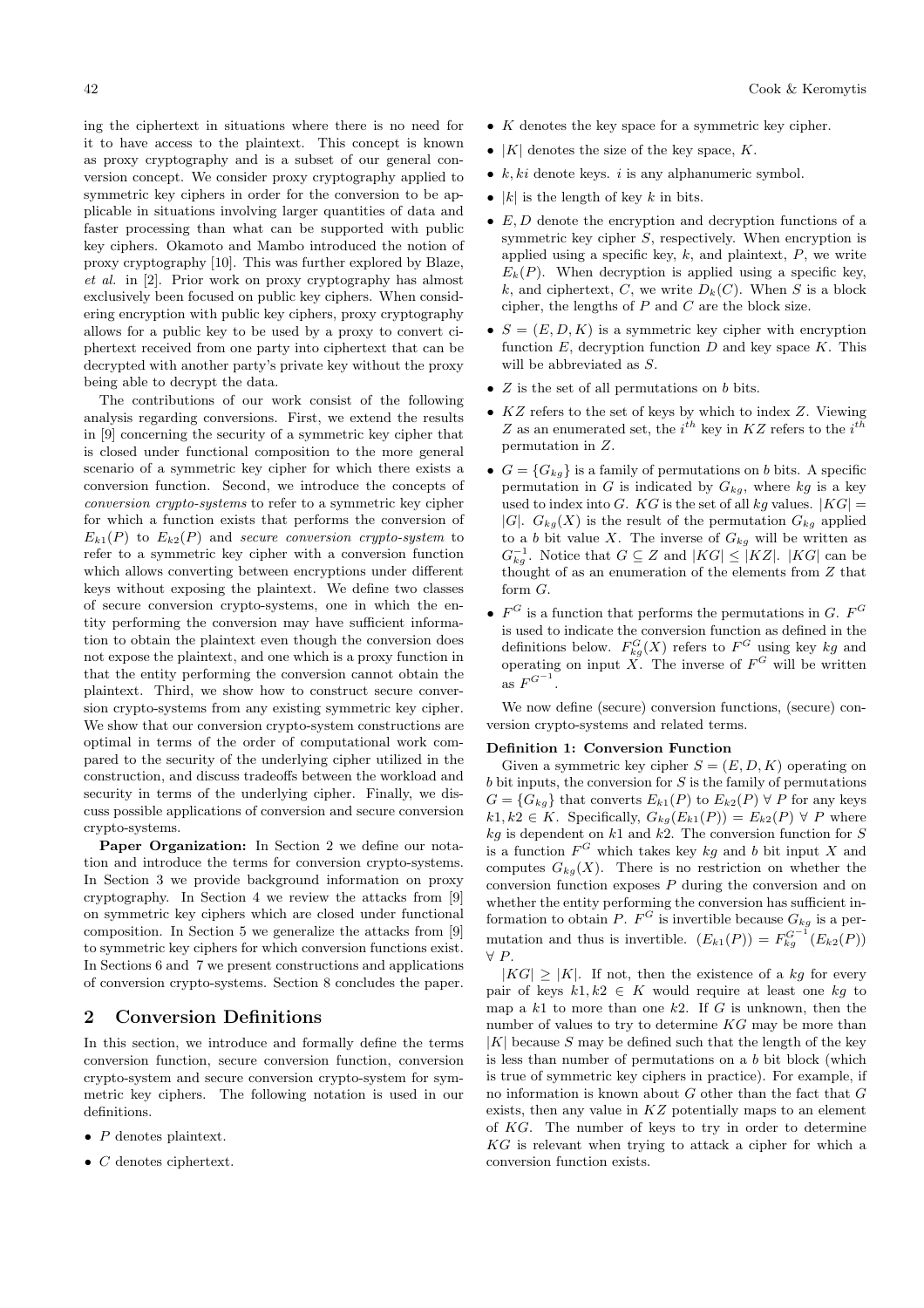Conversion Functions for Symmetric Key Ciphers 43

For any symmetric key cipher  $S$  operating on  $b$  bit inputs, the mapping of  $E_{k1}(P)$  to  $E_{k2}(P)$  is a permutation on b bits. Therefore, a family of permutations, G, which corresponds to the conversion for  $S$  exists. This family of permutations can always be created conceptually, if not practically, in the following manner: For every pair of keys,  $(k1, k2) \in K$ , create a table that contains the mapping of  $E_{k1}(P)$  to  $E_{k2}(P)$  of every b bit P. Call the table  $G_{kg}$  where  $kg = k1||k2$ . G is the set of permutations defined by all the resulting tables. Define  $F^G$  to be the function that performs the table lookups. G corresponds to the  $|K|^2$  tables. Regardless of the exact permutations in  $G$ , the representation of  $G$  may be simplified at least slightly from the  $|K|^2$  tables. For example, when  $k1 =$  $k2$ , the resulting table corresponds to the identity function and there will be |K| such tables. Also, the table for  $G_{k2||k1}$ is the inverse of the table for  $G_{k1||k2}$ .

#### Definition 2: Conversion Crypto-System

A conversion crypto-system is a pair  $(S, F^G)$  where  $F^G$  is the conversion function for the symmetric key cipher S.

#### Definition 3: Secure Conversion Function

A secure conversion function is a conversion function that does not expose  $P$  during the conversion. There is no restriction on whether or not the entity performing the conversion has sufficient information to obtain P.  $\widehat{F}^G$  will indicate the conversion function  $F^G$  is a secure conversion function.

## Definition 4: Secure Conversion Crypto-System

A secure conversion crypto-system is a pair  $(S, \widehat{F}^G)$  where  $\widehat{F}^G$  is the secure conversion function for the symmetric key cipher S.

#### Definition 5: Proxy Function

Given a symmetric key cipher  $S = (E, D, K)$ , a proxy function is a conversion function that does not expose P during the conversion and does not provide the entity performing the conversion sufficient information to obtain  $P$ . A proxy function is a special case of a secure conversion function.  $\widetilde{F}^G$  will indicate the conversion function  $F^G$  is a proxy function.

#### Definition 6: Proxy Crypto-System

A proxy crypto-system is a pair  $(S, \widetilde{F}^G)$  where  $\widetilde{F}^G$  is the proxy function for the symmetric key cipher S. Proxy cryptosystems are a subset of secure conversion crypto-systems.

## Definition 7: Conversion Entity and Converter

Conversion entity and converter are used interchangeably to refer to the entity executing the conversion function  $F^G$ .

#### Definition 8: Proxy

A proxy is an entity executing  $F^G$  in a proxy cryptosystem. This is a special class of conversion entities.

#### Definition 9: Effective Key Length

The effective key length,  $K_{eff}$ , of a symmetric key cipher  $S = (E, D, K)$  is a parameter defined in terms of the key length,  $|k|$  for  $k \in K$ , which indicates the amount of work required to successfully attack S compared to that of an exhaustive search over all keys. A cipher for which an exhaustive search of the key space is the best known attack requires  $O(2^{|k|})$  work and has an effective key length of |k|. For example, if the key length is 128 bits, an exhaustive search over  $|K|$ will require trying half of all keys  $(2^{127}$  keys) on average. If an attack exists which requires trying  $2^{63}$  keys on average, then  $K_{eff} = 64$ . In this case S's effective key length is equivalent

to that of a cipher with a 64 bit key on which an exhaustive search over all keys is the best attack even though  $S$  uses 128 bit keys.

The conversion function,  $F^G$ , corresponding to G can be constructed (trivially) by defining  $F_{kg}^G(C)$  to be  $E_{k_2}(D_{k_1}(C))$ to convert  $E_{k_1}(P)$  to  $E_{k_2}(X)$ . In this case,  $kg = k1||k2$  and  $|KG| = 2^{2|k|}$  versus  $|K| = 2^{|k|}$ . Performing the conversion by decrypting with  $k1$  then encrypting with  $k2$  exposes the plaintext during the conversion. While both a secure conversion function and a proxy function exists for every  $S$  (define all of the tables corresponding to the mapping and have  $F^G$ perform table lookups), it should not be feasible to compute secure conversion and proxy functions for a symmetric key cipher used in practice by defining the tables due to the memory and/or computational resources required.

## 3 Proxy Cryptography

The concept of conversion functions in general has not been discussed prior to our definition in [4]. However, two specific cases of conversion functions have been addressed previously. The first case is where the symmetric key cipher's encryption algorithm is the conversion function. The security implications of such as cipher has been analyzed under the concept of a block cipher which is closed under functional composition [9], which we review in Section 4. The second case is where the conversion function is a proxy function. The concept of a proxy function has been addressed under the topic of proxy cryptography, although almost always in the context of public key cryptography. We summarize the previous work on proxy cryptography here.

When discussed in terms of encryption, proxy cryptography refers to the concept of converting plaintext encrypted under one key to the encryption of the same plaintext under a second key without exposing the plaintext during the conversion. The entity which performs the conversion is referred to as the proxy and the function used to perform the conversion is referred to as the proxy function. The proxy does not have sufficient information, (e.g., the appropriate keys) to obtain the plaintext. When applied to public key ciphers, proxy cryptography allows two parties to publish a key that the proxy will use to convert ciphertext received from one party into ciphertext that can be decrypted with the other party's private key without the proxy being able to decrypt the text. The concept of proxy cryptography is also relevant to signature schemes. If a proxy function exists for a signature scheme, an entity  $A$  can sign for an entity  $B$  by signing the data as itself then sending the signature to a proxy which transforms A's signature into B's signature.

The prior work that exists on proxy cryptography is focused on public key encryption and signature schemes. Okamoto, Usuda and Mambo introduced the notion of proxy signature schemes in [11]. Their work addressed the problem of an entity, A, delegating the signing of messages to a proxy without the proxy needing to know the secret component of the key A uses for signing. Okamato and Mambo later expanded the concept to encryption with public key ciphers [10]. In addition to the general concept, they defined proxy schemes for El Gamal [5] and RSA [12]. Proxy cryptography was further explored by Blaze, Bleumer and Strauss in [2] under the term "atomic proxy cryptography". [2] discusses proxy cryptography as it relates to public key encryption, signature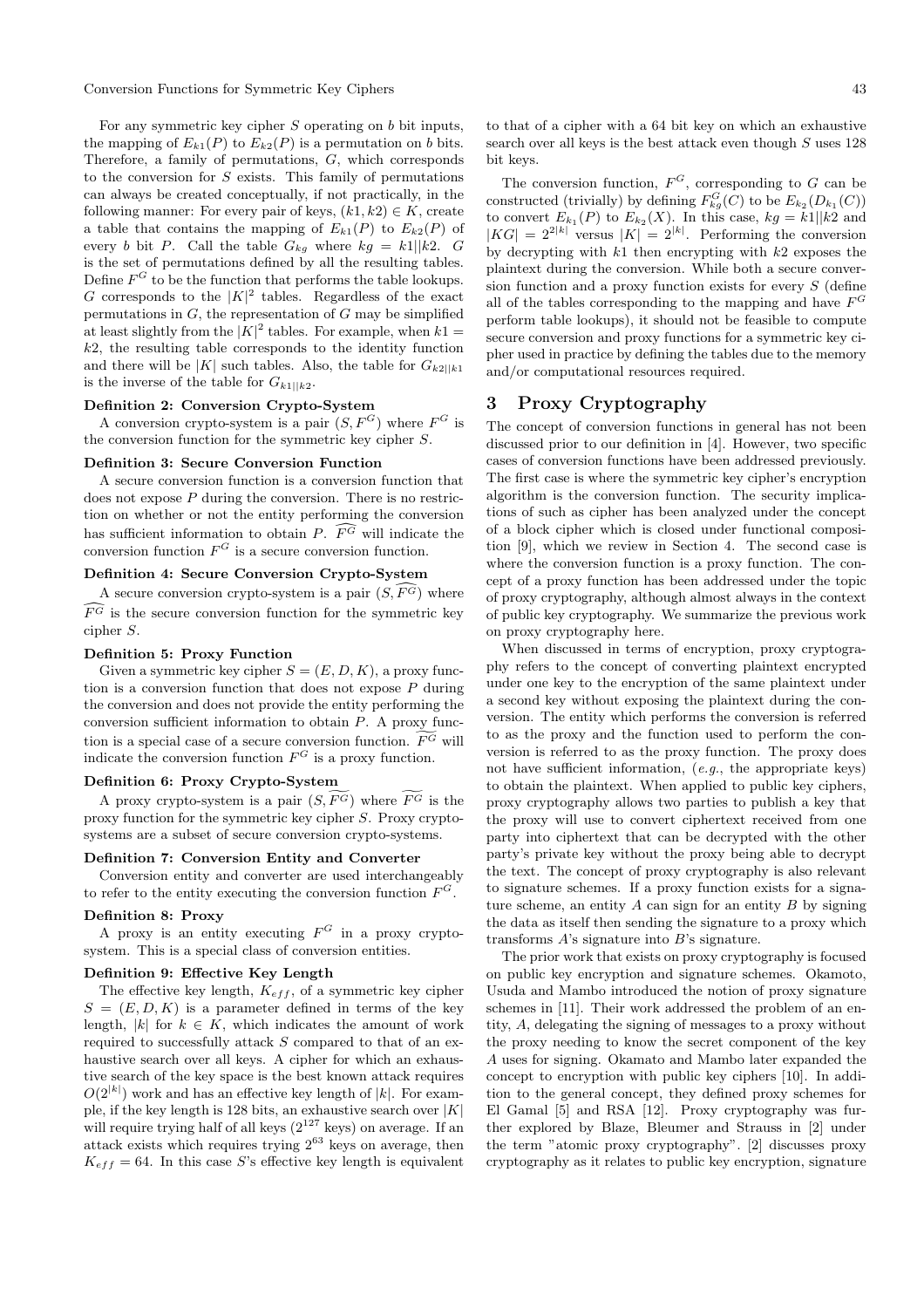schemes and identification schemes. In [2], Blaze, et al. also defined asymmetric and symmetric proxy cryptography. We note that this is not to be confused with proxy encryption using symmetric (secret key) and asymmetric (public key) ciphers. Given entities  $A, B$  and the proxy, asymmetric proxy cryptography means the use of the proxy only works in one direction between A and B. For example, A can use the proxy to send messages to  $B$  without the proxy being able to convert messages from B into a form A can decrypt. Symmetric proxy cryptography means the use of the proxy works in both directions between  $A$  and  $B$ . [1] refers to asymmetric proxy cryptography as uni-directional proxy cryptography and symmetric proxy cryptography as bi-directional proxy cryptography.

The only place in which proxy cryptography for symmetric key ciphers has been discussed, albeit briefly, is in [8]. Ivan and Dodis formally defined in [8] the concepts of symmetric and asymmetric proxy cryptography from [2] in a manner that can be applied to either public or private key ciphers, although they only illustrate the concepts with public key ciphers. [8] does not analyze the notion of proxy cryptography in relation to private key ciphers. For example, it does not explore the applications of symmetric key proxy functions, does not discuss the workload and does not explore the relationships between the keys, workload and security of a symmetric key cipher with a proxy function, all of which we discuss within this paper for conversion functions. No prior work has considered the implications of a symmetric key cipher which has been defined in a manner that incorporates proxy cryptography, or more generally, conversions.

In [1], the use of proxy cryptography with public key ciphers was applied to the encryption and sharing of keys used to encrypt files in a file system. An entity, A, creates a file and encrypts it with a symmetric key cipher using secret key,  $k_a$ .  $k_a$  is then encrypted using a public key cipher proxy encryption scheme. Let  $k_{ap}$  be the key A uses for the public key cipher and X be the encryption of  $k_a$  using  $k_{ap}$ . A gives X and a list of users who can access the file to an access control server, which functions as the proxy to convey  $k_a$  to the users via the proxy encryption scheme. The access control server does not have sufficient information to decrypt X and obtain  $k_a$ , but can only convert X into data that an authorized user, B, on the list can decrypt to obtain  $k_a$ . Therefore, the access control server cannot obtain the contents of the files.

Proxy cryptography for public key ciphers has also been called "re-encryption" since it involves the proxy "reencrypting" ciphertext received from the sending entity to create a ciphertext that the receiving entity can decrypt. [6] proposes efficient constructions of universal re-encryption schemes using El-Gamal.

# 4 Security Implications of a Symmetric Key Cipher that is Closed Under Functional Composition

## 4.1 Overview

Before describing conversion crypto-systems, we review why closure under functional composition is an undesirable property for symmetric key ciphers. A symmetric key cipher,  $S = (E, D, K)$ , that is closed under functional composition is an example of a conversion crypto-system where the con-

version function is  $S$ 's encryption function,  $E$ , using key space K. Specifically, if  $S = (E, D, K)$  is closed under functional composition, then  $\forall k1, k2 \in K$ ,  $\exists k3 \in K$  such that:

(II) 
$$
E_{k3}(E_{k1}(P)) = E_{k2}(P) \quad \forall P
$$

Within the context of determining whether not DES [7] is a group, Kaliski, et al. proved in [9] that any symmetric key cipher with key length  $|k|$  that is closed under functional composition is vulnerable to a known plaintext attack requiring  $O(2^{|k|/2})$  work as opposed to  $O(2^{|k|})$  work required for an exhaustive key search. We will write  $O(2^{|k|/2})$  as  $O(|K|^{\frac{1}{2}})$ , where  $K$  is the keyspace. Two methods of known plaintext attacks were described in [9], with a tradeoff between the memory and the time required to decrypt additional ciphertexts. We provide a brief summary of these attacks. They do not provide the actual secret key, but instead provide a series of keys which, when encrypting or decrypting with the keys in order, produce the same results as the secret key.

## 4.2 First Attack - Variation of Birthday Paradox

The first attack described in [9] produces a pair of keys,  $(k1, k3)$ , which can be used in place of  $k2$  as indicated by (II). Let  $S = (E, D, K)$  be closed under functional composition. Choose two sets of r keys  $KA = \{k_{a1}, k_{a2}, ... k_{ar}\}\$ and  $KB = \{k_{b1}, k_{b2},...k_{br}\}\$ from K. For all pairs  $(k_{ai}, k_{bi})$ ,  $0 \leq i, j \leq r$ , determine if (II) holds via a meet in the middle attack. Let  $C = E_{k2}(P)$ . Compute  $E_{k_{ai}}(P) \forall k_{ai}$  and  $D_{kbi}(C)$   $\forall$   $k_{bi}$  and search for matches. Set k1 to the  $k_{ai}$  and  $k3$  to the  $k_{bj}$  that produce the match. Test with additional plaintexts to ensure the match does not hold for only a specific P. This attack will produce a pair of keys that are equivalent to the single key  $k2$  as opposed to finding  $k2$ . The key pair can be used to decrypt additional ciphertexts that have been encrypted with k2. Obviously if either  $E_{k_{ai}}(P) = C$  or  $D_{k_{bi}}(C) = P$  is found during the search, then k2 has been found. A match will be found in  $O(|K|^{\frac{1}{2}})$  time and memory when using  $r = O(|K|^{\frac{1}{2}})$  keys in KA and KB if S is closed under functional composition.

The result derives from a meet-in-the-middle variation of the Birthday Paradox using two samples  $X$  and  $Y$ . If  $X$  and Y are of size r, and are drawn at random from  $|K|$  elements with each element drawn independently with probability  $\frac{1}{|K|}$ , while each element drawn independently with probability  $|K|$ ,<br>then there are  $\frac{|K|}{r}$  ways to select X and  $\frac{|K|-r}{r}$  ways to select Y such that  $X \cap Y = \emptyset$  and  $\frac{|K|}{r}$  $2$  ways to select X and  $Y$ . The chance that  $X$  and  $Y$  do not intersect is:

(III) 
$$
Pr(X \cap Y = \emptyset) = \frac{[(|K|)(|K|-1)...(|K|-2r+1)]}{[((|K|)(|K|-1)...(|K|-r+1))^2]}
$$

If  $r = \alpha(|K|^{\frac{1}{2}})$  for some constant  $\alpha > 0$ , then  $Pr(X \cap Y =$  $\emptyset$ )  $\approx e^{-3\alpha^2}$  for sufficiently large |K|. The cipher S is transformed into this variation of the Birthday Paradox by using KA and KB as the two samples and defining intersection to mean there is a  $k1 \in KA$  and a  $k3 \in KB$  such that  $E_{k3}(E_{k1}(P)) = E_{k2}(P) \forall P$ . The probability of finding a  $(k1, k3)$  is approximately  $1 - e^{-3\alpha^2}$  and approaches 1 as  $\alpha$ increases. The attack requires  $O(|K|^{\frac{1}{2}})$  time and memory.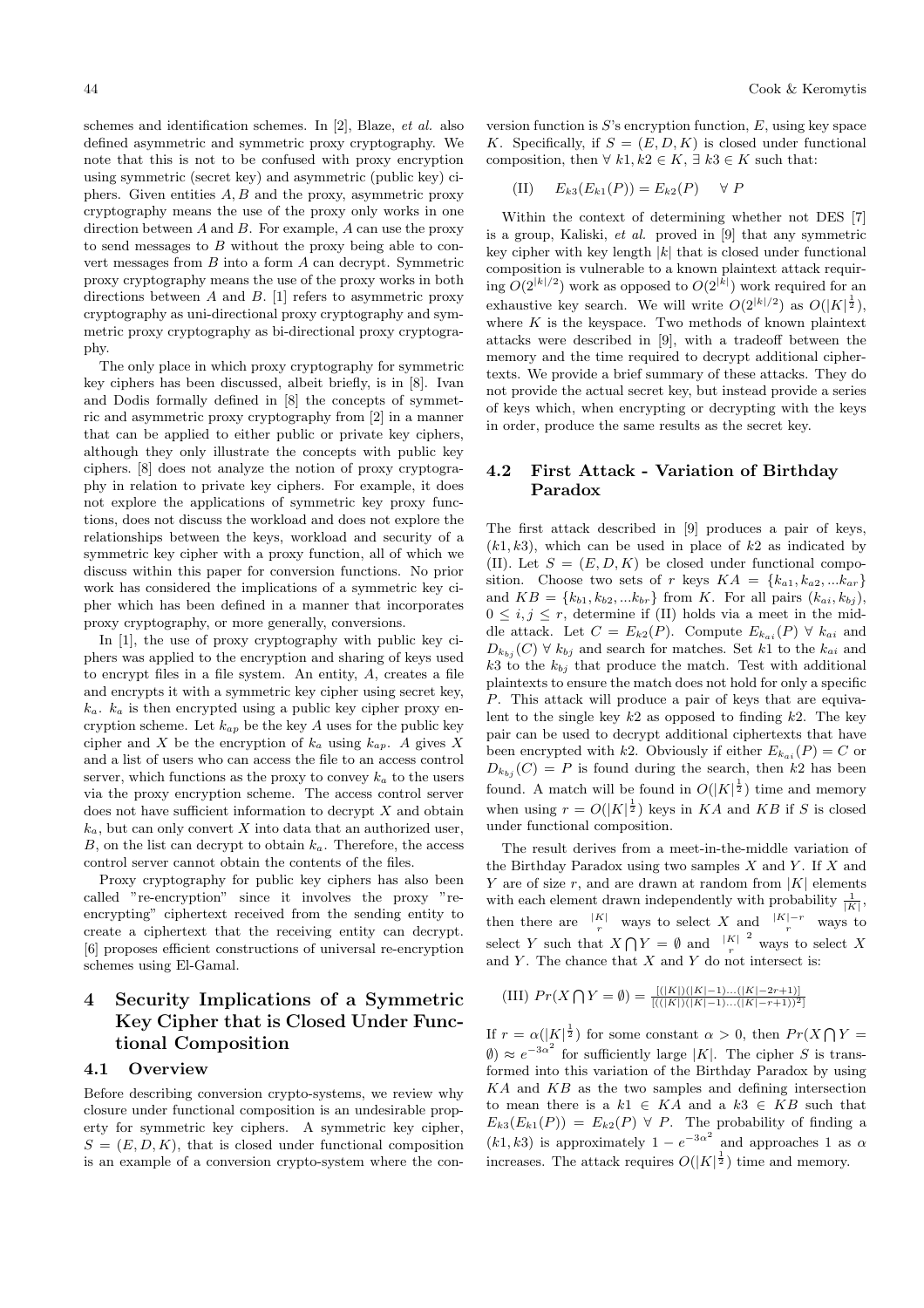Conversion Functions for Symmetric Key Ciphers 45

#### 4.3 Second Attack - Cycling Attack

The second attack in [9] is referred to as a cycling attack. While it requires less memory than the first attack, it produces a series of keys that require  $O(|K|^{\frac{1}{2}})$  time for decryption in contrast to the two keys produced by the first attack. This attack corresponds to taking a pseudorandom walk in the message space covered by the symmetric key cipher, with each step corresponding to encrypting (or decrypting) with another key. Encountering a cycle after a short number of steps is an indication that the cipher is likely to be closed under functional composition. Taking a large number of steps without encountering a cycle is an indication that the cipher is not closed under functional composition. For a cipher which is closed under functional composition, it is expected that a cycle will be encountered in  $|K|^{\frac{1}{2}}$  steps.

Again let  $S = (E, D, K)$  be closed under functional composition. Given the plaintext, ciphertext pair  $(P, C)$  where  $C = E_{k2}(P)$ , the idea is to obtain some series of encryptions and decryptions that started with  $P$  and  $C$ , respectively, and intersect. Starting with  $L = P$  on the left and  $R = C$  on the right, randomly pick a key,  $k$  from  $K$  and either encrypt the left side or decrypt the right side. Repeat, each time testing if the left and right sides are equal. We use  $k \leftarrow K$  to indicate  $k$  is randomly selected from  $K$ . This attack is summarized as follows:

Set:  
\n
$$
i = 0;
$$
  
\n $j = 0;$   
\n $L = P;$   
\n $R = C;$   
\nwhile  $(L \neq R)$  do {  
\n $k \leftarrow K;$   
\nif encrypting  $L{$   
\n $k_{ai} \leftarrow k;$   
\n $L \leftarrow E_{kai}(L);$   
\n $i = i + 1;$   
\n}  
\nelse if decrypting  $R{$   
\n $k_{bj} \leftarrow k;$   
\n $R \leftarrow D_{kbj}(R);$   
\n $j = j + 1;$ 

A series of encryptions and decryption will be produced such that  $E_{k_{ai}}(E_{k_{ai-1}}...(E_{k_{a2}}(E_{k_{a1}}(P))))$  =  $D_{k_{b_j}}(D_{k_{b_j-1}}...(D_{k_{b_2}}(D_{k_{b_1}}(C))))$  for randomly chosen  $k_{ai}, k_{bj} \in K$ . The result can be verified by testing with a few additional plaintexts. An average of  $|K|^{\frac{1}{2}}$  steps are needed before the two sides match when  $S$  is closed under functional composition. Like the first attack,  $k2$  is not found. However, the equivalent key for  $k2$  that is produced this time is the series of  $k_{ai}$ 's and  $k_{bj}$ 's. To decrypt additional ciphertexts encrypted with  $k_2$ ,  $D_{k_{a1}}(D_{k_{a2}}... (D_{k_{a_{i-1}}}(D_{k_{a_i}}(D_{k_{b_j}}(D_{k_{b_{j-1}}}))$ ...  $(D_{k_{b2}}(D_{k_{b1}}(C)))))$  must be computed.

If the sequence of keys are saved,  $O(|k| * |K|^{\frac{1}{2}})$  space is needed to store the keys. Only the current value of L and R need to be saved as opposed to all of intermediate results of the encryptions and decryptions. Time and space tradeoffs allow for the attack to occur in  $O(1/w)$  space and  $O(|K|^{(1+w)/2})$ time where  $0 < w < 1$  [3].

# 5 Security Implications of a Symmetric Key Cipher with a Conversion Function

#### 5.1 Overview

By definition, every symmetric key cipher,  $S = (E, D, K)$ , has a conversion function,  $F^G$ , as we mentioned in Section 2. Define  $F_{kg}^{G}(X)$  to be the decryption of X with key k1 followed by the encryption with key  $k2$  when converting from  $E_{k1}(P)$ to  $E_{k2}(P)$  and  $kg = k1||k2$ . If this is the most efficient  $F^G$ then the effective key length of S is  $|k|$ , for  $k \in K$  (assuming other types of attacks do not exist on S). Here the conversion function will not assist in any attack attempting to find the keys and/or recover plaintexts. We are concerned with the implications when a conversion function exists for  $S$  that is more efficient to compute then encrypting and decrypting.

In the remainder of this section, we describe how the method used in the first attack from Section 4 can be used with a conversion function to attack a cipher and how the work required in the attack is related to the work of the conversion function. We then define how the probability of such an attack is related to the potential set of keys for the conversion function. In all cases, we deal with conversion functions in general, independent of whether or not the conversion function is also a secure conversion function or a proxy function.

## 5.2 Application of Birthday Paradox to Symmetric Key Ciphers with a Conversion Function

We now generalize the first attack from [9] to an attack on a symmetric key cipher for which a conversion function exists. Thus we prove why it is undesirable for a symmetric key cipher to be a conversion crypto-system if the computational and memory resources required of the conversion function are less than those required of decrypting then encrypting to perform the conversion. A symmetric key cipher which is closed under functional composition (which [9] addressed) is a special case of a symmetric key cipher for which a conversion function exists, specifically the case where the conversion function is the encryption function. In the following, we use the term "work" to refer to the computational and memory resources required.

**Lemma I:** For a symmetric key cipher  $S$  with keyspace  $K$ and encryption function E, if there exists a function  $F^G$  taking parameter kg ∈ KG, KG is known and  $|KG| = |K|$  such that  $\forall k1, k2 \in K$ , ∃ a kg for which  $F_{kg}^G(E_{k1}(P)) = E_{k2}(P)$  $\forall P$  and the work of  $F_{kg}^G$  is  $O(work$  of  $\tilde{E})$  then there exists a  $O(|K|^{\frac{1}{2}})$  known plaintext attack on S.

Proof: The cipher S is transformed as in Section 4 into the variation of the Birthday Paradox by using KA and KB as the two samples and defining intersection to mean there is a  $k_{ai}$  in KA and a  $k_{bj}$  in KB such that  $F_{k_{bj}}^G(E_{k_{ai}}(P)) =$  $E_{k2}(P)$ . The set KB is selected from KG instead of from K as it was in the first attack in Section 4. Since  $|KG| = |K|$ , Equation (III) from Section 4 holds with  $X = KA$  and  $Y =$ KB.

Lemma I implies that for any symmetric key cipher,  $S =$  $(E, D, K)$ , with a conversion function,  $F^G$ , taking a key, kg, of the same length as the key length,  $|k|$ , of  $S$ , the effective key length of S is equal to  $\frac{1}{2}|k|$  when the work of  $F^G$  is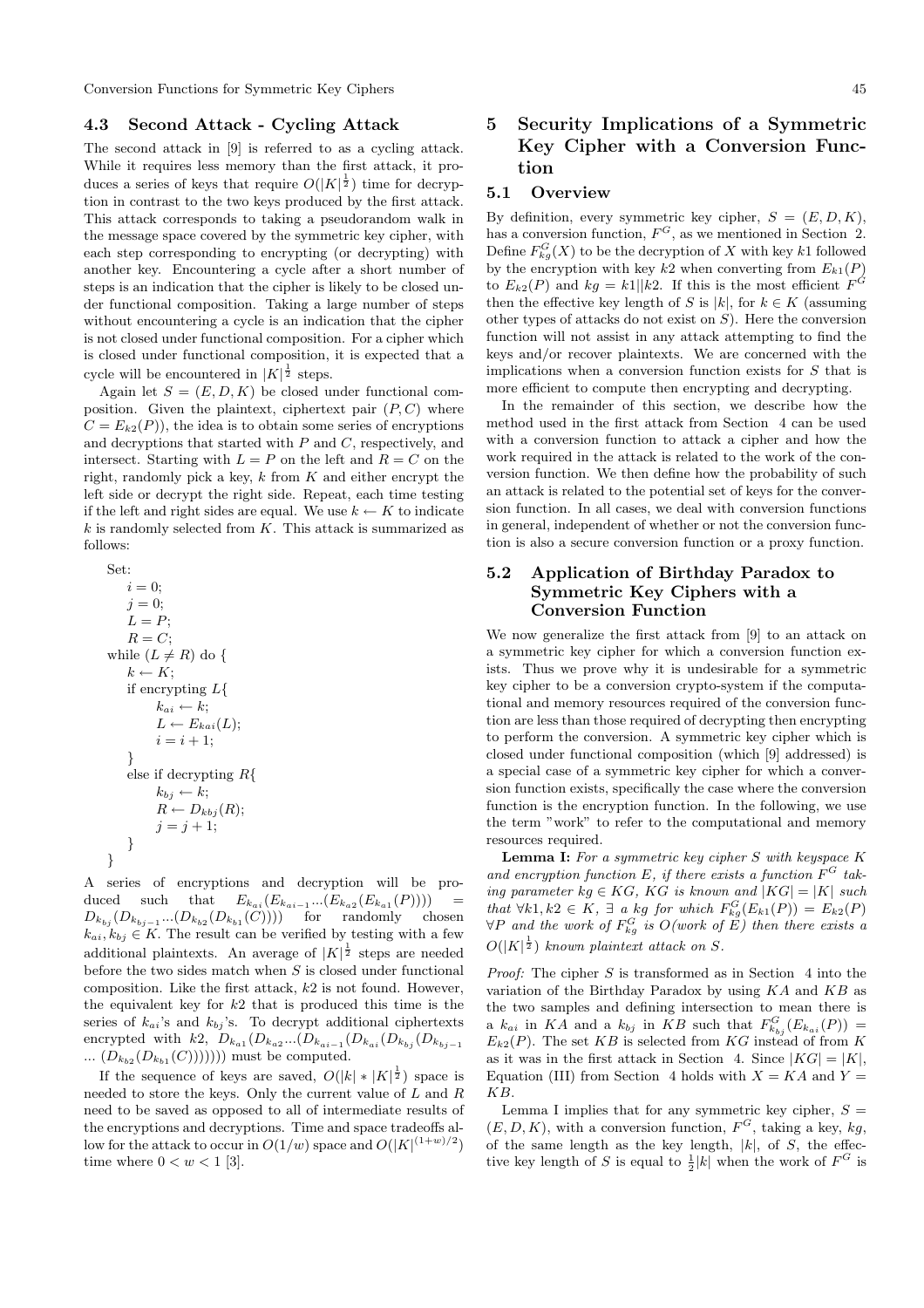equivalent to  $E$ . In this case, to obtain security comparable to an exhaustive search over all keys of length  $|k|$ , namely  $O(2^{|k|})$  work, the key length of S must be doubled to 2|k|. Let K' be the set of the longer keys such that for  $k' \in K'$ ,  $|k'| = 2|k|$ . Then  $|K'|^{\frac{1}{2}} = (2^{2|k|})^{\frac{1}{2}} = 2^{|k|} = |K|$  and the attack is  $O(|K'|\frac{1}{2}) = O(|K|)$ . We point out that when the most efficient conversion function consists of decrypting with k1 and encrypting with k2, then  $|kg| = 2|k|$  and the effective key length of  $S$  is  $|k|$ .

It is possible for the effective key length of  $S$  to be less than  $\frac{1}{2}|k|$  if  $F^G$  provides some speedup aside from the square root reduction in the number of keys to try to the extent that a brute force attack is  $O(2^{(\frac{1}{2}|k|-w)})$  as opposed to  $O(2^{(\frac{1}{2}|k|)})$ for some  $w > 0$ . As long as the work in determining the correct kg and applying  $F_{kg}^G$  is greater than or equal to the total work required in determining  $k1$  and  $k2$  then decrypting and encrypting, the effective key length of  $S$  is  $|k|$ .

## 5.3 Attack Probability in Relation to Key Space

We now consider how the probability of finding the pair  $(k1, kg)$  when  $F^G$  is not known for  $S = (E, D, K)$  ( $F^G$  is not known aside from creating a complete mapping of all  $E_{k1}$ to  $E_{k2}$   $\forall k \in K$ ). Let U be the potential set of permutations in  $G$  and  $KU$  be the corresponding set of keys (indices into U).  $G \subseteq U$ ,  $KG \subseteq KU$ ,  $U \subseteq Z$  and  $KU \subseteq KZ$ , where Z is the set of all permutations on b bits.

We again choose two sets of keys, this time with one set created from K and one set created from KU. Let KA be a set of r keys chosen from  $K$  and let  $KB$  be a set of r keys chosen from KU. When  $|KU| \geq |K|$ , for any element in  $KB$ , there may or may not be an element in K that we can combine with it to obtain a key equivalent to  $k2$ . Without loss of generality, choose  $KA$  first. There are  $r$  elements in KU that can create a match with some element of K and  $\frac{|KU| - r}{r}$  ways to select r elements from KU such that no match is formed. Let  $Pr[k1, k3]$  be the probability of finding a k1 from KA and a k3 from KB, and let  $Pr[\overline{k1, k3}]$  denote the probability of not finding such a pair.

$$
\begin{aligned} \n\text{(IV)} \ Pr[k1, k3] &= 1 - \Pr[(\overline{k_1, k_3})] \\ \n\Pr[(\overline{k_1, k_3})] &= \\ \n\frac{|K|}{r} \quad |\frac{KU| - r}{r} / \frac{|KU|}{r} \quad |\frac{|K|}{r} \\ \n&\geq \frac{|K|}{r} \quad |\frac{|K| - r}{r} / \frac{|K|}{r} \\ \n&\geq \frac{|K| - r}{r} / \frac{|K|}{r} \n\end{aligned}
$$

with equality holding when  $|KU| = |K|$ , and

$$
Pr[(k1, k3)| |KU| \ge |K|] =
$$
  

$$
1 - Pr[\overline{(k_1, k_3)}| |KU| \ge |K|]
$$
  

$$
\le 1 - Pr[\overline{(k_1, k_3)}| |KU| = |K|]
$$

As the expected number of keys to try before finding a match increases from the  $O(|K|^{\frac{1}{2}})$  obtained when  $|KU| = |KG|$  $|K|$  (e.g. as the size of KU increases), the probability of success decreases.

## 6 Conversion Crypto-Systems for Symmetric Key Ciphers

## 6.1 Secure Conversion Constructions

In this section, we define a general construction for symmetric key secure conversion crypto-systems. First, we consider all symmetric key ciphers and provide two variations for defining the keys in the general construction. The variations differ in the workload required of each entity and in which entities share key material. Second, we provide a variation that is restricted to stream ciphers and offers advantages over the general construction. Recall that a conversion function can be constructed for any symmetric key cipher,  $S = (E, D, K)$ , by defining:

(V) 
$$
F_{kg}^{G}(C) = E_{k2}(D_{k1}(C)) \ \forall k1, k1 \in K
$$

with  $kg = k1||k2$ 

to convert  $E_{k1}(P)$  to  $E_{k2}(P)$ . This is not a secure system under our definition due to the fact that the plaintext is exposed during the conversion at the end of the decryption step.

Given a symmetric key cipher  $S = (E, D, K)$ , we define the following key format and function for use in our constructions:

- Let  $kq = (k1, k2, flag_1, flag_2)$  for keys  $k1, k2 \in K$  with  $|k1| = |k2|$  and single bit values  $flag_1, flag_2$ . The  $flag_i$ and ki values will be used to denote whether to encrypt, decrypt or do nothing. A  $flag_i$  value of 0 indicates to encrypt with key  $ki$  and a value of 1 indicates to decrypt with key  $ki$ . If  $ki$  is null, do nothing.
- Let  $H = H_k(X)$  denote  $H(E, D, X, kg)$  and be defined as applying  $E$  or  $D$ , as indicated by  $kg$ , to  $X$ . From  $kg, k1$  and  $flag_1$  are used for the first application of E or  $D$ , and  $k2$  and  $flag_2$  are used for the second application of  $E$  or  $D$ . For example, given a plaintext  $P$  and key  $kg = (k1, k2, 0, 1)$ , the conversion function will perform  $D_{k2}(E_{k1}(P)).$  H itself can be considered to be a symmetric key cipher that uses  $S$  as a building block.

Using the above key format, we define two general methods for creating a secure conversion crypto-system for any symmetric key cipher. In both cases the conversion function satisfies our definition of a proxy function. We also define a method for creating a secure conversion crypto-system that is specific to stream ciphers. We assume  $S$  is secure in the sense that it has an effective key length of |k| for  $k \in K$  so, independent of the conversion functions we define, there is no practical attack on S.

#### 6.2 General Methods

The following describes two ways of defining the keys using the 4-item tuple format and operations required of the sender, receiver and converter to create a secure conversion-crypto system.

#### First Method:

The first method requires each pair of the three entities to share some key material. We note that independent of our initial paper on conversion functions [4], [8] defined this method in a general scheme independent of the type of cipher (public key or private key) while illustrating it with a public key cipher, El Gamal. [8] neither explored the applications of the method when using symmetric key ciphers nor the implications, such as the workload required of the entities and the tradeoffs between workload, key length and security.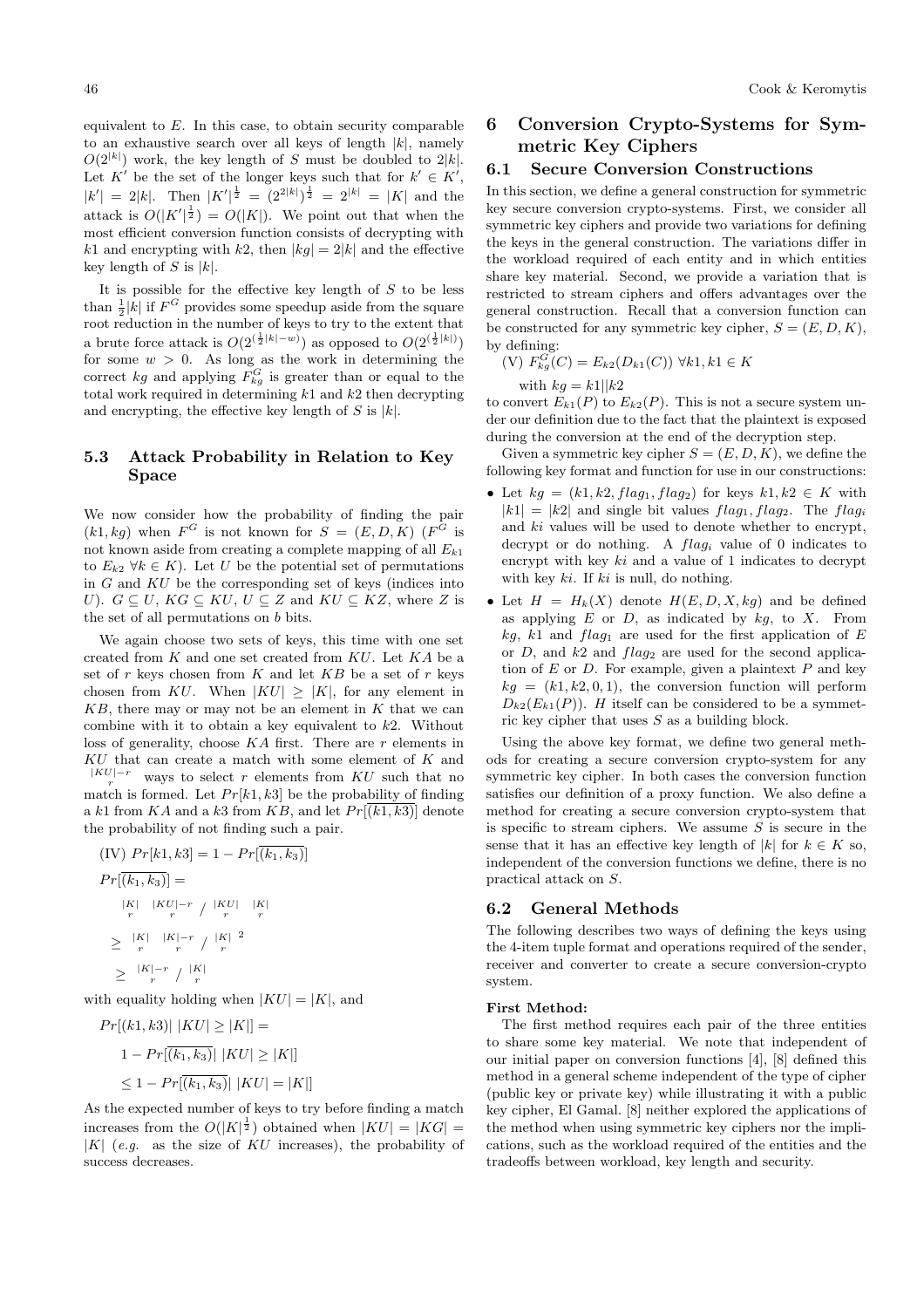We define the method as the following sets of keys and computations for the sending entity, receiving entity and converter:

#### (VI) Method 1:

Keys:

- $kA = (k_{ab}, k_a, 0, 0)$
- $kq = (k_a, k_b, 1, 0)$
- $kB = (k_b, k_{ab}, 1, 1)$

Computations:

- Sending Entity: Computes  $C1 = H_{kA}(P)$  on plaintext P and sends C1 to the converter.
- Converter: Computes  $C2 = H_{kg}(C1)$  and sends  $C2$  to the receiving entity.
- Receiving Entity: Computes  $H_{kB}(C2)$  to obtain P.

Let  $A$  be an entity encrypting data using a symmetric key cipher  $S = (E, D, K)$  to send data to entity B. To send plaintext  $P$  from  $A$  to  $B$  via a converter,  $A$  computes  $C1 = H_{kA}(P)$ , which is the equivalent of the double encryption  $E_{k_a}(E_{k_{ab}}(P))$ , and sends C1 to the converter. The converter computes  $C_2 = H_{kg}(C_1)$ , which is the equivalent of  $E_{k_b}(D_{k_a}(C_1))$ , and sends  $C_2$  to  $B$ . To obtain  $P, B$  computes  $H_{kB}(C2)$ , which is the equivalent of the double decryption  $D_{k_{ab}}(D_{k_b}(C2)).$ 

Let  $F_{kg}^{G}(X) = H_{kg}(X)$ . When H is used in this manner,  $(H, F<sup>G</sup>)$  is a secure conversion crypto-system that is a proxy crypto-system.  $F_{kg}^{G}(X)$  is a secure conversion function because the converter does not expose P during the conversion.  $F_{kg}^{G}(X)$  is also a proxy function because the converter does not have sufficient information by which to obtain P. The disadvantages of this method are that each pair of entities (A and B, A and the converter, and B and the converter) must share partial key material and each entity incurs two applications of the cipher. While having the converter decrypt and encrypt is no worse in terms of workload then what is required in the conversion defined in (V) and provides the benefit of being a proxy function, the receiving and sending entities must also incur two applications of the cipher compared to one application each when using the conversion in (V).

There are a couple options for how key material can be used in this method when communicating when either endpoint, A or  $B$ , communicates with other entities. The key shared by an endpoint and the converter can be used for communication between the endpoint and multiple entities. For example, A and the converter can use  $k_a$  as their shared key when A sends data to another entity,  $B'$ , through the converter. If  $k_a$  is not public and  $B$  intercepts the message to  $B'$ ,  $B$  cannot perform even one layer of the decryption. If  $k_a$  is public,  $B$  can perform the same decryption layer as the converter, but cannot obtain the plaintext unless it has the key,  $k_{b'}$ , belonging to  $B'$ that is needed for the second layer of decryption. Likewise, B and the converter can use  $k_b$  when B sends messages to entities other than A through the converter.

If the keys shared between the endpoints and the converter are not public or used in multiple pairs, the key,  $k_{ab}$ , that shared between the endpoints can be used for communicating with multiple entities. For example, A can use  $k_{ab}$  with B' if B' uses a key  $k_{b'} \neq k_b$  with the converter if B' cannot obtain

 $k_b$  and if B cannot obtain  $k_{b'}$ . If either B' or B intercept messages between the converter and the other that originated from A, neither can reverse the encryption performed by the converter. This "public" use of  $k_{ab}$  has a downside in that if it is possible for an adversary to access memory within the converter as  $F_{kg}^{G}(C1)$  is being computed and obtain  $D_{k_a}(C1)$ , then the adversary can compute  $D_{k_{ab}}(D_{k_a}(C_1))$  and obtain P.

#### Second Method:

The second method uses onion routing [13]. This method does not require any shared key material between the converter and  $B$  in order for  $B$  to receive messages from  $A$ .

#### (VII) Method 2:

Keys:

- $kA = (k_{ab}, k_a, 0, 0)$
- $kq = (k_a, null, 1, 0)$
- $kB = (k_{ab}, null, 1, 0)$

Computations:

- Sending Entity: Computes  $C1 = H_{kA}(P)$  on plaintext P and sends C1 to the converter.
- Converter: Computes  $C2 = H_{kg}(C1)$  and sends  $C2$  to the receiving entity.
- Receiving Entity: Computes  $H_{kB}(C2)$  to obtain P.

Let A and B be defined as before. A performs  $H_{kA}(P)$ which is two encryptions to compute  $C1 = E_{k_a}(E_{k_{ab}}(P)).$ The converter performs  $H_{kg}(C1)$  to produce  $C2 = D_{k_a}(C1)$ and B performs  $H_{kB}(C2)$  to compute  $P = D_{k_{ab}}(C2)$ . Again we set  $F_{kg}^{G}(X) = H_{kg}(X)$  and  $(H, \widetilde{F^G})$  is a secure conversion crypto-system that is a proxy crypto-system.

In this method, only the sending entity incurs two applications of the cipher. The converter incurs one application of the cipher versus the two applications the converter performs in (V). Across the three entities, the total workload is equivalent to the workload of (V). In contrast to the first method, every pair of entities do not share key material. A and the converter must share  $k_a$ . A and B must share  $k_{ab}$ .

Even though the first method imposes twice the workload on each entity compared to a single application of a cipher; whereas, the second method only increases the workload of one entity, the first method offers a potential advantage in how the key material is shared. While in both cases A and B must share some key material, in the first method no entity has the entire key of any other entity. In the second method, A has the entire key used by each of the other two entities. B must share some key material with A in both methods. The second method does not require shared key material between  $B$  and the converter for  $B$  to receive messages, but they must share key material if  $B$  is also sending messages.

The second method provides an advantage over both method 1 and the basic decrypt-encrypt approach in how the work is distributed across the three entities. The converter is likely to have a greater workload than either A or B because the converter has to process all of the pairwise sessions between the entities it serves; whereas, neither A nor B will likely be involved in every session. By decreasing the converter's work to one application of S, the overall number of simultaneous sessions supported by the converter will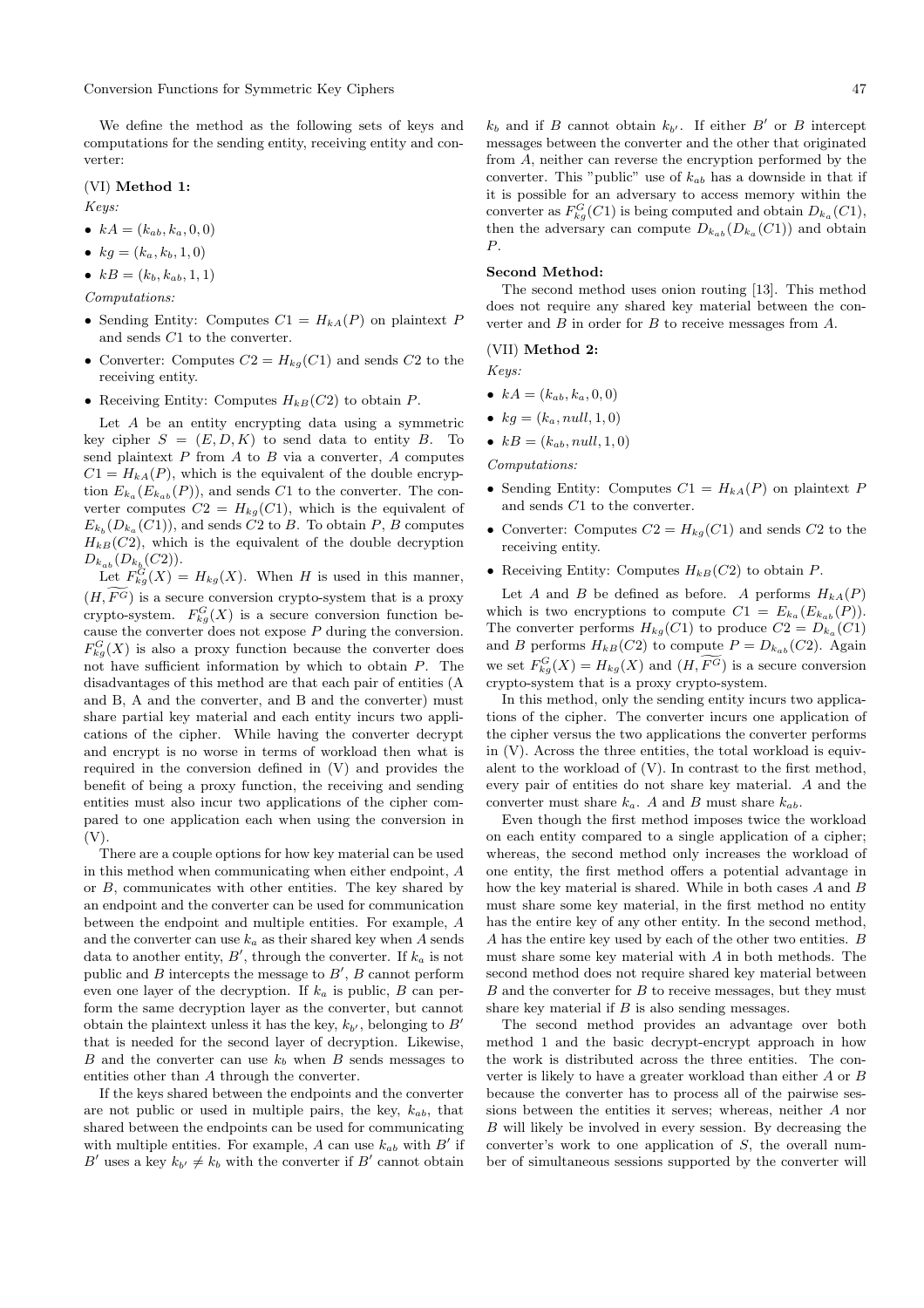likely increase in comparison to when the converter must perform two applications of S. In most applications, increasing A's workload from the one encryption incurred in the basic decrypt-encrypt approach to two encryptions will have less of an impact on the number of simultaneous sessions supported than when the converter must perform an encryption and decryption.

#### 6.3 Alternate Interpretation of Method 1

An alternative way of viewing the first method requires a symmetric key cipher,  $S$ , that has is structured as a series of rounds. This is typical of block ciphers used in practice. Let  $r$  be the number of rounds in  $S$ . In the first method, let  $E_{k_1,k_2}^{r_1,r_2}$  denote running r1 rounds of encryption using key  $k_1$ followed by  $r2$  rounds of encryption using key  $k2$ . Let the keys be defined as before in Method 1. Each entity will compute two key expansions, one for each part of its key, use the first key expansion for a specified number of rounds and use the second key expansion for the remaining number of rounds. For example,  $A$  will run  $r1$  rounds of encryption with the expanded  $k_{ab}$  and  $r2 = r - r1$  rounds of encryption with the expanded  $k_a$ . The converter will run r2 rounds of decryption using the expanded  $k_a$  and r2 rounds of encryption using the expanded  $k_b$ . B will decrypt by running  $r2$  rounds with the expanded  $k_b$  and r1 rounds with the expanded  $k_{ab}$ . The converter requires a total of  $2*(r2)$  rounds. Setting  $r1 = r2$ results in each entity running  $r$  rounds. Specifically,

(VIII) Alternative Version of Method 1: Keys:

- $kA = (k_{ab}, k_a, 0, 0)$
- $kg = (k_a, k_b, 1, 0)$
- $kB = (k_b, k_{ab}, 1, 1)$

Computations:

- A computes  $C1 = E_{k_{ab},k_a}^{r1,r2}(P)$ .
- The converter computes  $C2 = E_{k_b}^{r2}(D_{k_a}^{r2}(C1)).$
- *B* computes  $P = D_{k_b, k_{ab}}^{r2, r1}(C2)$ .

This method is equivalent to using two applications of a reduced round version of the underlying cipher, S, thus the number of rounds chosen for each step must be large enough avoid making the reduced round version susceptible to other attacks. A tradeoff can be established between the workload and security by adjusting the number of rounds. To obtain an effective key length equal to  $|k|$ , the effective key length of the cipher S, set  $r1 = r2 = r$ . This results in the method being equivalent to Method 1. If the workload of each entity is set to that of  $S(r1 = r2 = r/2$  so the work is equivalent to a single encryption or decryption of  $r$  rounds), Lemma I applies and the effective key length is  $\frac{1}{2}|k|$ .

We note that if  $r1 = r2 = r/2$  and S's key schedule creates keys corresponding to the following:

- $k1$ : The round keys for the first  $r/2$  rounds are the same as in  $k_{ab}$  and the round keys for the second  $r/2$  rounds are the same as in  $k_a$ .
- $k2$ : The round keys for the first  $r/2$  rounds are the same as in  $k_b$  and the round keys for the second  $r/2$  rounds are the same as in  $k_{ab}$ .

•  $k3$ : The round keys for the first  $r/2$  rounds produce the same result as when decrypting  $r/2$  rounds with  $k_a$  and the round keys for the second  $r/2$  rounds produce the same result as when encrypting with  $k_b$ .

Then  $E_{k3}(E_{k1}(P)) = E_{k2}(P)$  and S is closed under functional composition.

## 6.4 Stream Ciphers

We now define a third method that is a construction of a secure conversion crypto-system that is specific to stream ciphers. Let  $S = (E, D, K)$  be a stream cipher (or a block cipher run in a stream cipher mode, for example, OFB or CTR) and  $C = KS \oplus P$ , where KS is the key stream. Then, unlike the first two methods, it is not necessary for  $A$  and  $B$ to share any key material.

## (IX) Method 3:

Keys:

- $kA = (k_a, null, 0, 0)$
- $kq = (k_b, k_a, 1, 1)$
- $kB = (k_b, null, 1, 0)$

Computations:

- Sending Entity: Computes  $C1 = H_{kA}(P)$  on plaintext P and sends C1 to the converter.
- Converter: Computes  $C2 = H_{kg}(C1)$  and sends  $C2$  to the receiving entity.
- Receiving Entity: Computes  $H_{kB}(C2)$  to obtain  $P$ .

Let  $KS_a$  and  $KS_b$  denote the key streams produced by E when using  $k_a$  and  $k_b$  respectively. A computes  $C1 =$  $H_{kA}(P)$ , which is the equivalent of  $KS_a \oplus P$ . The converter computes  $C_2 = H_{kq}(C_1)$ , which is the equivalent of  $KS_a \oplus$  $KS_b \oplus C1$ . B computes  $H_{kB}(P)$ , which is the equivalent to  $KS_b \oplus C2$ . The converter can compute  $KS_a \oplus KS_b \oplus C1$ without exposing the plaintext by either computing  $KS_b \oplus C1$ or  $KS_a \oplus KS_b$  first.

There are several advantages to this construction. First, A and B do not share any key material. Second, P is not revealed during the conversion. However, the converter does have the information needed to obtain P and therefore can be used in applications where it needs to inspect  $P$  (such as a firewall) and/or modify  $P$  (such as application aware NAT). To obtain  $P$ , the converter performs the conversion by computing  $KS_b \oplus (KS_a \oplus C)$ , in which case this is the same as the basic method of decrypting then encrypting stated in (V). Third, it is not necessary that  $A$  and  $B$  incur any overhead related to utilizing  $H$  in place of the underlying stream cipher.  $H$  may be run only by the converter. A and  $B$  can just apply the stream cipher directly.

Let  $F_{kg}^{G}(X) = H_{kg}(X)$ , then  $(H, \widehat{F}^{G})$  is a secure conversion crypto-system when the conversion is performed by as stated and not by computing  $KS_a \oplus C$  then XORing the result with  $KS_b$ . The  $F^G$  does not satisfy the definition of a proxy function because the converter has enough information to obtain the plaintext even though it does not do so by definition of the crypto-system. The converter is a proxy if it can only generate the combined keystream without knowing  $kA$  and/or  $kB$  and without knowing either of the individual keystreams,  $KS_a$  or  $KS_b$ . This may be possible if, through the use of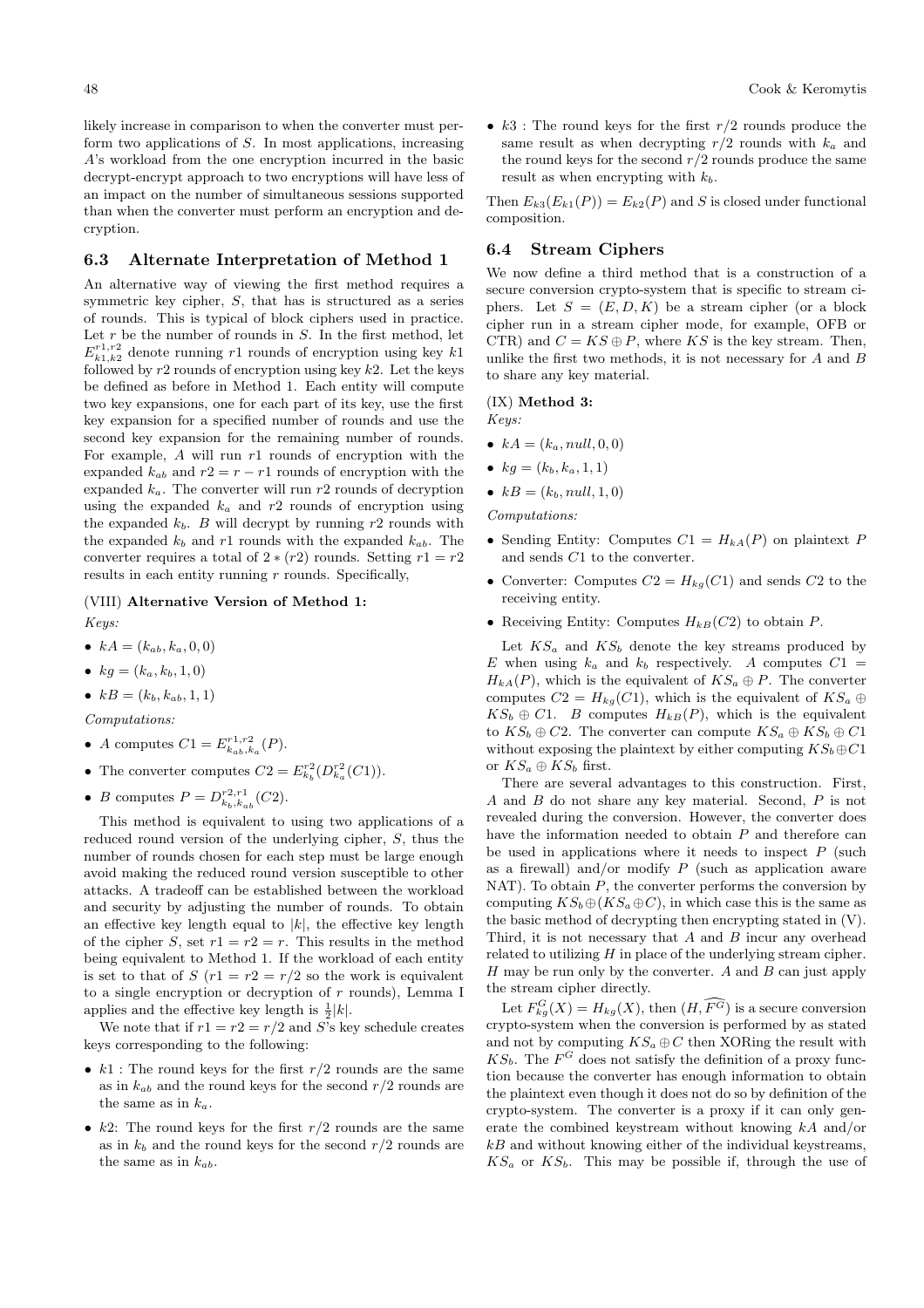an external device, such as a smart card or a secure crypto processor, which given  $kA$  and  $kB$  produces the keystream corresponding to kg, then it is possible to perform the conversion without the converter having sufficient information to obtain P. Another option is a hardware implementation that runs two instances of the key stream generator and XORs their outputs then makes the resulting key stream available for XORing with the data. The keys may be configurable in hardware and not accessible by any software applications on the converter.

#### 6.5 Effective Key Length

When designing a conversion function we do not want to reduce the effective key length of the cipher. In our two general methods and the method stream cipher specific method, the effective key length is that of the cipher S. The work required of the converter in methods 1 and 3 is equal to that of encrypting and decrypting with the cipher,  $S = (E, D, K)$ . Assuming the work required when decrypting is equal to the work required when encryption, the workload of the converter is twice that of encryption. The length of the key,  $kq$ , used in the conversion is also twice that of  $S$ 's key length. The two flag bits in  $kq$  can be considered to be known as part of the algorithm and do not count as key bits which an attacker will need to determine. Even though we formally define H as the cipher in the crypto-system, we want the effective key length to be that of the underlying cipher S since our purpose of defining the crypto-system is to provide a mechanism for a secure conversion (and proxy function) for S. By Lemma I, for the crypto-systems defined in the first and third methods, there exists an attack which is  $\approx 2(|K|^2)^{\frac{1}{2}} = 2|K|$  and thus  $K_{eff} = |k|$ . Therefore, both methods 1 and 3 are the best possible in terms of security versus key length.

In the second method, the converter will need a key of length  $2|k|$  to obtain the plaintext because of the double encryption by A. By the definition of method 2, we are using onion routing and not providing a function which decreases the amount of work needed to convert between keys k1 and  $k2$ . The actual computations that allow the conversion in method 2 can be viewed as being split between A and the converter, with each performing one of the two applications of S needed for the conversion. Thus the workload is no different than if the conversion was performed by decrypting with  $k1$  then encrypting with  $k2$ .

## 7 Applications

In existing applications that convert ciphertext via the basic mode of decrypting then encrypting, whether or not the plaintext is accessible temporarily during the conversion (in part due to intermediate results being written to memory) depends on the application and implementation. With a secure conversion crypto-system, it is not a concern if intermediate results are written to temporary files or insecure memory during the conversion because it is still encrypted under one key. Applications where a conversion that is faster than decrypting and encrypting would be valuable include VPN gateways and cases where an entity needs to distribute data or communicate with multiple users without establishing pairwise keys or sharing the same key with multiple entities. Examples of this latter case include file distribution systems, email and online chat.

In cases where the converter is trusted or requires access to the plaintext, a basic conversion crypto-system in which the converter can access the plaintext is beneficial over performing the conversion by decrypting then encrypting only if the conversion function is more computationally efficient then decrypting and encrypting. For the converter to be trusted, in must be ensured that the converter does not permit access to the plaintext by any process or for any reason other than that required by the conversion process. For example, there must not be a threat of malware on the converter accessing memory to which the plaintext is written as an intermediate result during the conversion. However, as we showed, any gains in efficiency that a conversion crypto-system offers over decrypting then encrypting imply a decrease in security. Even without efficiency gains, a conversion crypto-system is useful if the application involves a converter which must serve as a secure converter or proxy in some cases while requiring access to the plaintext in other cases. This can be accomplished by defining the entities according to one of the methods which provides a secure conversion or proxy and providing the full key material used by the sending entity to the converter when needed to allow the converter access to the plaintext. Scenarios where a converter may need to inspect packets include gateways providing firewall and/or application-aware NAT functionality. In the case of a firewall, packet inspection is needed and the plaintext may be altered if malicious content must be removed. In application-aware NAT, IP addresses embedded in the application's data are replaced. For example, in VoIP services, NAT may be performed by the service provider on the IP addresses of the caller and called party contained within the VoIP protocol (such as SIP).

A scenario where the converter does not need to inspect packets is a file system in which the files are encrypted under one key and sent to a requesting user encrypted with the user's key. In such an application, a proxy function is useful even if it incurs overhead not present in the basic decrypting then encrypting approach because it ensures the file contents are not obtained by unauthorized users from the converter. Given that the converter may be using the same resources as the users who store and access the files, the chances of malicious activity can be higher than for a converter executing on a system to which no users have access, thus increasing the need for a proxy function.

The main disadvantage of our two general methods in Section  $6$  is that the sending entity,  $A$ , and receiving entity,  $B$ , must share key material, which results in implementation issues. If the converter needs to inspect some of the packets (thus a basic conversion crypto-system is needed instead of a secure conversion crypto-system), either the converter must establish the key material shared between A and B, or A and B must establish shared key material on their own and then send the necessary key material to the converter. If the converter must be secure or act as a proxy, then if A and B can establish a shared key, it can be argued there is no need for a conversion entity unless it is used in preventing traffic analysis since now the converter does not inspect or alter the data but just converts it to ciphertext which  $B$  can decrypt. In such cases it is not advisable for the converter to establish the key material and send it to A and B because then the converter has all of the key material and can obtain the plaintext even though it may not do so if the algorithm is